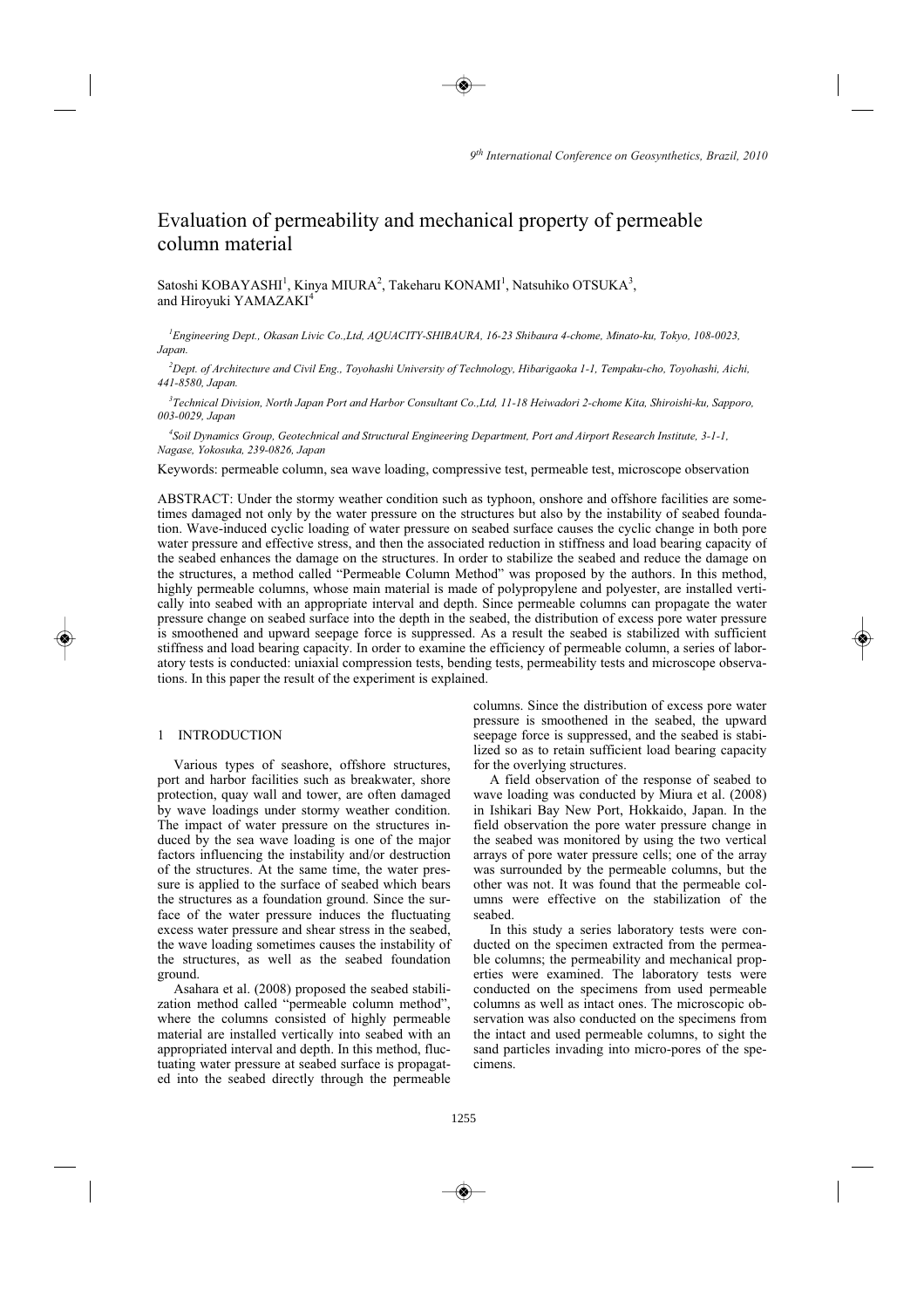

Figure 1. Example of the application of permeable column method.

# 2 PROFILE OF PERMEABLE COLUMN

The performance requirements for the permeable column are as follows:

It is hollow cylindrical in shape, and has sufficient stiffness against compression and bending for making it easy to penetrate into seabed.

It is highly permeable enough to propagating pore water pressure through them, and has filtration function so as to prevent the clogging of fine sand particles.

 $\cdot$  It is sufficiently resistant to corrosion with seawater.

The material selected for permeable column referring the required performance, was the hollow cylindrical material consisted with polypropylene fibers; its circumference is wrapped with polyethylene mesh. The material was originally developed as a filter for purifying water. No adhesives are used, and the fibers are heated under high compression to form stable matrices with the fibers. Due to the microstructure, the column material showed high elastic deformability even with large strain of several percent, and excellent durability under impact forces.

The specification of the permeable column material is listed in Table 1.

Table 1. The standards of permeable column

| Product Name | $CP-150$                                            |
|--------------|-----------------------------------------------------|
| Material     | Polypropylene (50%), Polyethylene (50%)             |
| Section Size | (External diameter) 65mm × (Internal diameter) 30mm |
| Length       | $L = 1500$ mm. 750mm. 500mm                         |



Figure 2. Permeable columns

Two types of samples of permeable column are examined in this study. One is "intact sample", and the other is "used sample". The intact sample is from totally new one, and the used sample was from the used permeable column which was installed and left in seabed and collected after the one-year seabed response observation. It was apparent that the surface of the used column material was dirty with sandy particles, and small fraction of them has invaded into micro pores inside the column material. Density of the samples was measured and porosity was calculated neglecting the existent sand particles.

The results are shown in Table 2. It shows that porosity of the used sample was rather small, compared with intact product.

Table 2. Porosity of permeable column

| Type            | Unit Volume<br>$\text{(cm}^3/\text{m})$ | <b>Fiber Density</b><br>$(g/cm^3)$ | Fiber Volume<br>$\text{(cm}^3/\text{m})$ | Porosity of<br>Permeable Column |
|-----------------|-----------------------------------------|------------------------------------|------------------------------------------|---------------------------------|
| Intact Sample A | 2.611.4                                 | 0.935                              | 894                                      | 65.8                            |
| Intact Sample B |                                         |                                    | 898                                      | 65.6                            |
| Used Sample A   |                                         |                                    | 1.169                                    | 55.2                            |
| Used Sample B   |                                         |                                    | 1.152                                    | 55.9                            |

# 3 MECHANICAL PROPERTIES

In order to clarify the fundamental mechanical properties of the permeable column material, compression test and the bending loading test both were conducted. The specimens were compressed both in axial and radial directions: axial compression test and radial compression test.

The five hollow cylindrical specimens were prepared from both intact samples (Case1) and used samples (Case 2), respectively for each of the axial compression, radial compression, and bending loading tests.

#### 3.1 *Axial compression test*

In the axial compression test, axial force is applied to the specimens through the top and bottom platens under a constant strain rate. The test condition of the test is shown in Fig.3.



Figure 3. Condition of an axial compression test

A typical behavior observed in the axial compression test is shown in Fig.4, where stress-strain curve is plotted throughout the loading. The stress-strain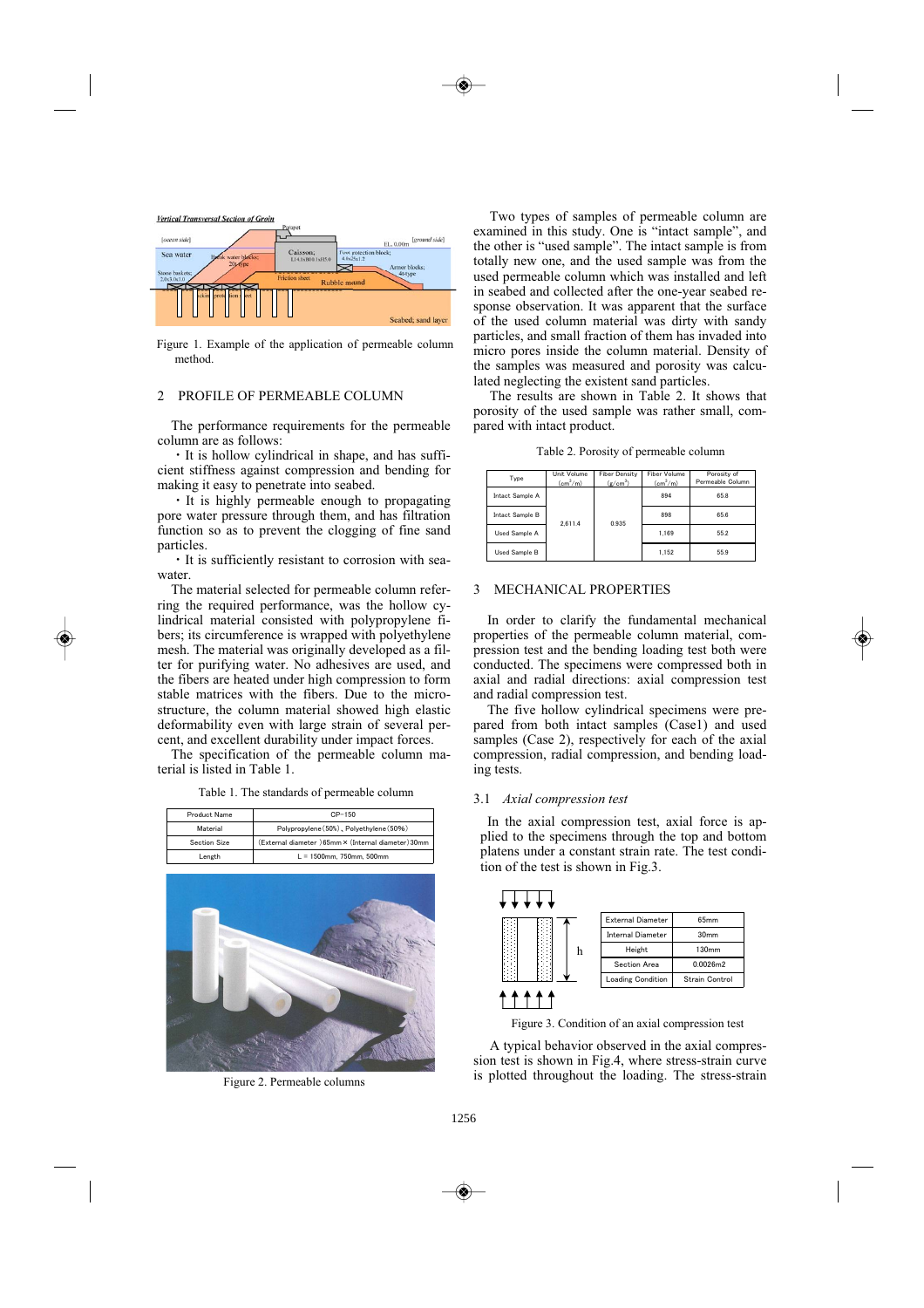curve shows an elasticity behavior of the specimen at the early stage of loading (elastic region), and then it shows an inelastic behavior when a certain strain level is reached, where the specimen yields.

Elastic modulus and maximum compression stress were determined on the stress-strain curve such as shown in Fig.4; the elastic modulus was defined as the slope of the straight part of the stressstrain curve, and the maximum stress was defined as the peak stress within the yield region.



Figure 4. Stress-strain curve of an axial compression test

The experimental results of the axial compression tests are listed in Table 3. In the comparison between the results for intact specimens (Case 1) and used specimen (Case 2), the averaged value of elastic modulus was 10 to 20% higher for used specimen than for intact specimen. The maximum stress was also higher for used specimen than for intact specimen in average. The invasion of sand particles might cause the difference; however, the difference is not so large to be discussed more.

|  |  |  |  |  |  |  |  | Table 3. Results of an axial compression test |  |
|--|--|--|--|--|--|--|--|-----------------------------------------------|--|
|--|--|--|--|--|--|--|--|-----------------------------------------------|--|

|                  | Case1 (Intact Sample)                  |                                                | Case2 (Used Sample)                    |                                                |  |
|------------------|----------------------------------------|------------------------------------------------|----------------------------------------|------------------------------------------------|--|
|                  | Maximum Stress<br>(kN/m <sup>2</sup> ) | <b>Elastic Mudulus</b><br>(kN/m <sup>2</sup> ) | Maximum Stress<br>(kN/m <sup>2</sup> ) | <b>Elastic Mudulus</b><br>(kN/m <sup>2</sup> ) |  |
|                  | 2.447                                  | 60.941                                         | 2.507                                  | 73.552                                         |  |
| っ                | 2.939                                  | 87.498                                         | 2.501                                  | 73.388                                         |  |
| 3                | 2.375                                  | 75.500                                         | 2.459                                  | 70.572                                         |  |
|                  | 2.315                                  | 60.199                                         | 3.095                                  | 94.079                                         |  |
| 5                | 2.537                                  | 75.927                                         | 3.227                                  | 98.814                                         |  |
| Average<br>Value | 2.523                                  | 72.013                                         | 2.758                                  | 82.081                                         |  |

#### 3.2 *Radial compression test*

In the radial compression test, line force is applied to the specimens in radial direction through the top and bottom platens under a constant strain rate. The test condition of the test is shown in Fig.5.



Figure 5. Condition of a radial compression test

The result is shown in Table 4. The applied force was divided by the maximum cross-section area of the specimen as shown in Fig.5, to calculate the stress.

The stress-strain relationship observed in the radial compression test was similar to that in the axial compression test. However, the value of the elastic modulus and the maximum stress at the time of destruction was approximately 40 % of the value obtained in the axial compression test.

In the comparison between the intact specimens and used specimens, the similar tendency can be seen that the stiffness and strength both are higher for used specimens than for intact specimens. It can be said that the exposition of the permeable columns under seafloor for long time may not perceptively deteriorate the mechanical properties of the permeable column material.

|                          | Case1 (Intact Sample) |                        | Case2 (Used Sample)   |                        |  |
|--------------------------|-----------------------|------------------------|-----------------------|------------------------|--|
|                          | <b>Maximum Stress</b> | <b>Elastic Mudulus</b> | <b>Maximum Stress</b> | <b>Elastic Mudulus</b> |  |
|                          | (kN/m <sup>2</sup> )  | (kN/m <sup>2</sup> )   | (kN/m <sup>2</sup> )  | (kN/m <sup>2</sup> )   |  |
|                          | 1.277                 | 32.125                 | 1.217                 | 36,843                 |  |
| $\overline{\phantom{a}}$ | 1.053                 | 25.601                 | 1.187                 | 33.067                 |  |
| 3                        | 926                   | 23.030                 | 1.187                 | 29.049                 |  |
| 4                        | 1.060                 | 25.449                 | 1.344                 | 38.879                 |  |
| 5                        | 971                   | 21.749                 | 1.277                 | 35.465                 |  |
| Average<br>Value         | 1.057                 | 25.591                 | 1,242                 | 34,661                 |  |

Table 4. Results of radial compression tests

#### 3.3 *Bending loading Test*

In the bending loading test the long specimens were supported at tow ends and loaded vertical forces at two points, where the span was divided into three equal lengths. The length *L* of span was 1.2m as shown in Fig 6.

The test was carried out on three specimens only from intact samples.



Figure 6. structural diagram of a bending test

The load-deflection curve observed in the bending test is shown in Fig.7. There was a similar tendency in all three cases; the maximum load was about 600N at the deflection amount of 225mm.

The bending strength  $\sigma_t$  was calculated by the formula as follows.

$$
\sigma_t = M / Z \tag{1}
$$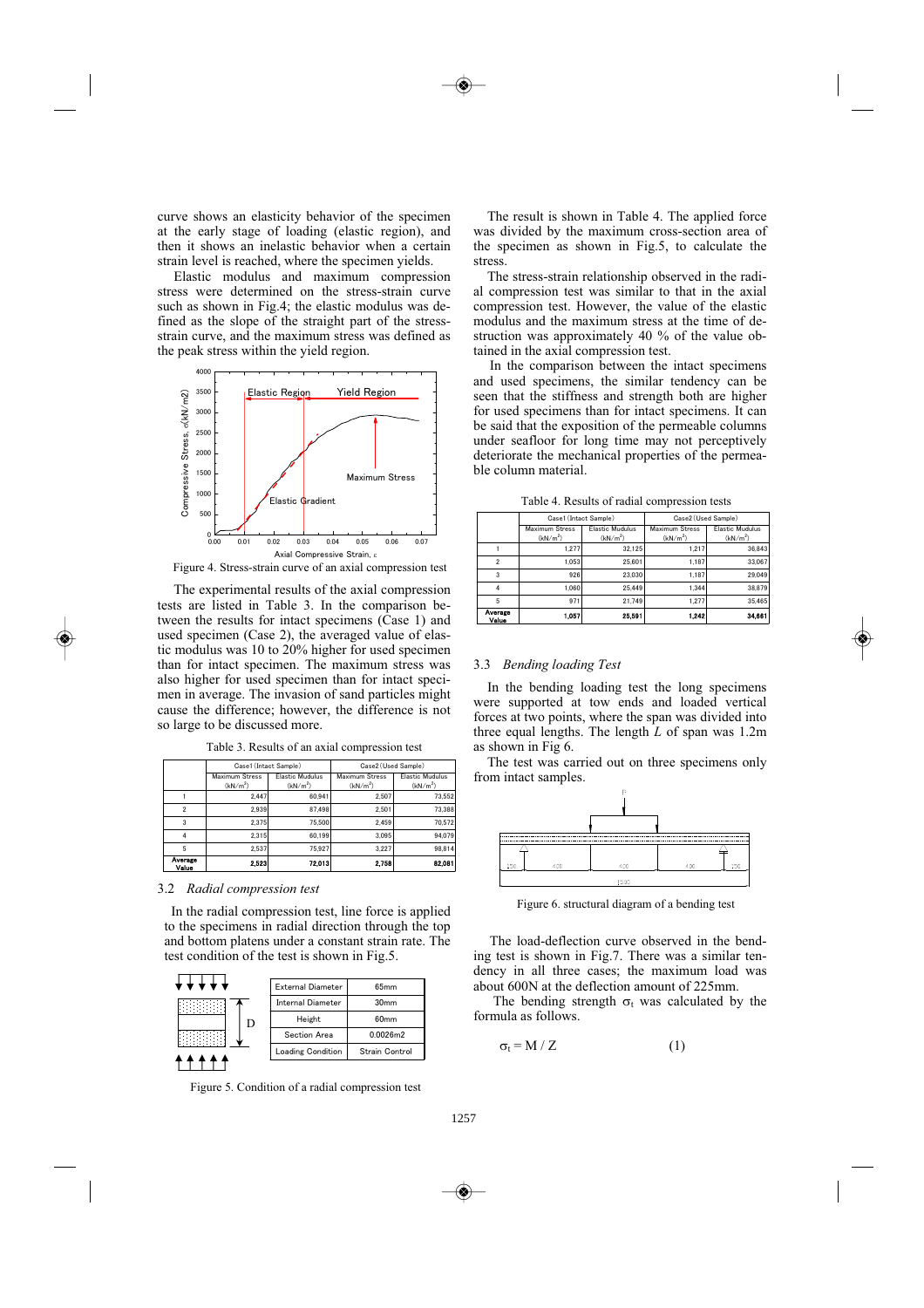where M is bending moment, and Z is a section modulus. The result of bending test is shown in Table 5.



Figure 7. Load-deflection curve of bending test

| Span                          | $L =$      | 1.2.      | m                 |
|-------------------------------|------------|-----------|-------------------|
| <b>Loading Point Distance</b> | $L1 =$     | 0.4       | m                 |
| Maximum Load                  | $P =$      | 0.6       | kN                |
| <b>Bending Moment</b>         | $M =$      | 0.12      | $kN \cdot m$      |
| <b>External Diameter</b>      | $Dout =$   | 65        | mm                |
| <b>Internal Diameter</b>      | $Din =$    | 30        | mm                |
| Section Second Morment        | $I =$      | 1.338E-05 | m <sup>4</sup>    |
| <b>Section Modulus</b>        | $Z =$      | 4.118E-04 | $m^3$             |
| <b>Maximum Bending Stress</b> | $\sigma =$ | 291       | kN/m <sup>2</sup> |

#### 4 PERMEABILITY

In order to examine the permeability of a permeable column, a series of permeability tests was conducted on the specimens from intact and used samples of the permeable column. The permeability was measured both in axial and radial direction: the axial permeable test and the radial permeable test.

#### 4.1 *Axial permeability test*

In the axial permeability test water flew only in axial direction of the specimen; outer and inner circumferences were coated to prevent inflow or outflow of water through the circumferences. The test apparatus used in the test is shown in Fig.8.

According to the Darcy's Law, the coefficient permeability k is derived from the formula (2).

$$
k = Q \cdot L / (A \cdot t \cdot \Delta H)
$$
 (2)

where Q, L, A and t are flow volume, drain length, sectional area, and duration time, respectively, and  $\triangle$ H is water head difference. The duration time t was fixed to be 600 sec. and test was conducted on

the same specimen with different water head differences  $\triangle H$ .

The test case and the test results are shown in Table 6.



Table 6. Results of axial permeability test

| Type               | <b>Test Case</b> | Water Head<br>Difference, A<br>H(cm) | Flow Volume.<br>$Q(cm^3)$ | Coefficient of<br>Permeablity.<br>k(cm/sec) |
|--------------------|------------------|--------------------------------------|---------------------------|---------------------------------------------|
|                    | $1 - 1$          | 11.95                                | 380                       | $1.01 \times 10^{-1}$                       |
| Intact Sample      | $1 - 2$          | 17.95                                | 579                       | $1.02 \times 10^{-1}$                       |
|                    | $1 - 3$          | 38.25                                | 1.263                     | $1.05 \times 10^{-1}$                       |
| <b>Used Sample</b> | $2 - 1$          | 11.95                                | 769                       | $2.05 \times 10^{-1}$                       |
|                    | $2 - 2$          | 17.95                                | 1.138                     | $2.02 \times 10^{-1}$                       |
|                    | $2 - 3$          | 38.25                                | 2.513                     | $2.10 \times 10^{-1}$                       |

The Table 6 shows that the calculated value of permeability coefficient was in dependent of the water head difference. From the comparison between the intact and used specimens, the permeable coefficient is about two times higher for used specimen than for intact specimen. Since some sand particles invaded into micro pore in the used specimen, the permeability was first expected to be lower compared with that for intact specimen. Nevertheless the permeability was not lower for the used specimens.

#### 4.2 *Radial permeability test*

In the radial permeability test water flew only in radial directions of the specimen; the both ends were coated to prevent the flow of water in axial direction. The test apparatus used in the test is shown in Fig.9.

In the test apparatus water flows from outer into inner spaces through the wall of hollow cylindrical specimen of permeability column. The height of specimen is  $100$ mm.

The drain distance L of a sample is 35mm, and the cross-section area is given the effective radius of the permeable column as 47.5mm that is average of an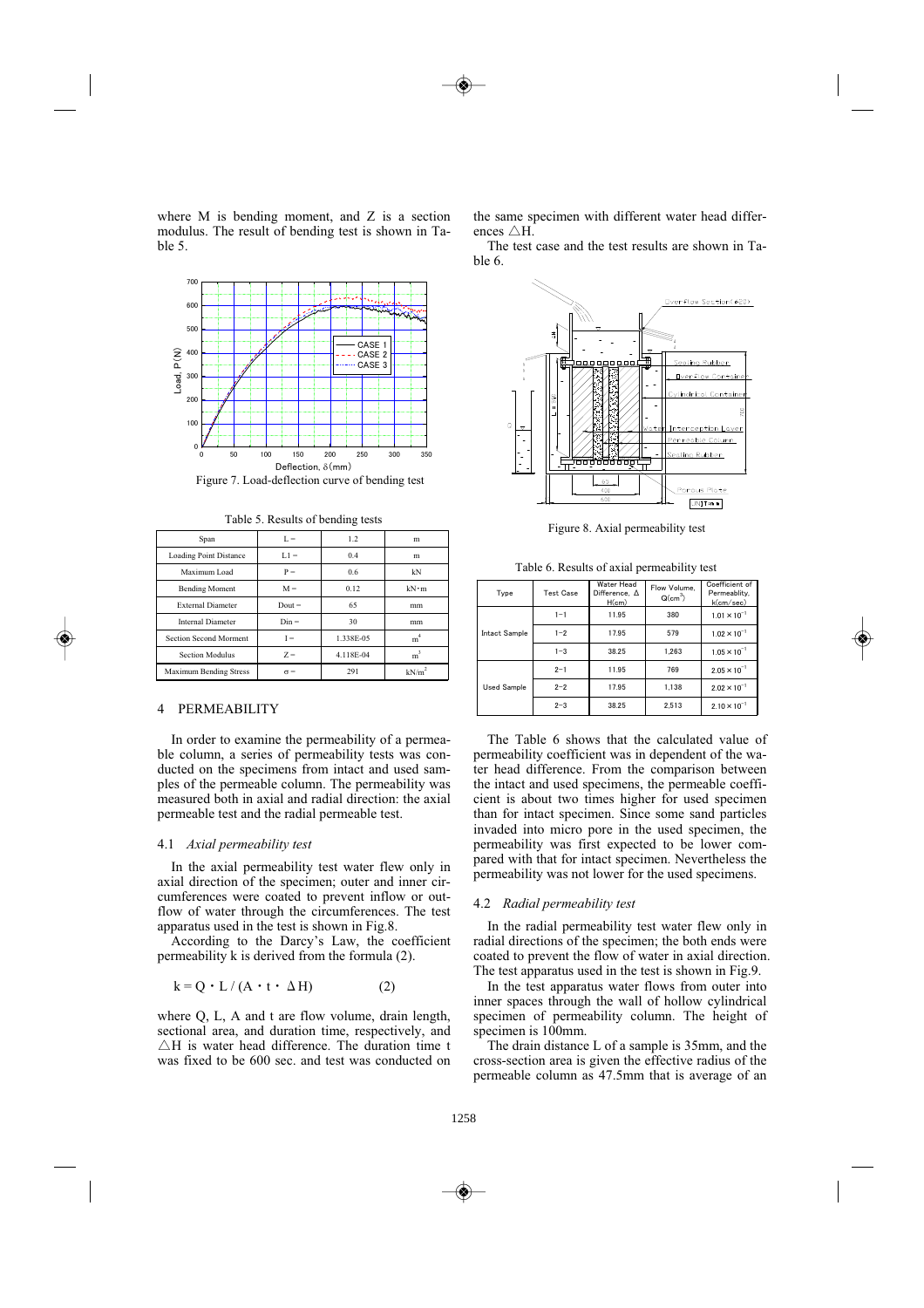outer diameter and an inner diameter. The duration time was fixed to be 60 sec. the permeability coefficient was calculated from the measured flow volume Q through Formula (2).

The test was carried out on intact specimens (case 3) and used specimens (case 4) the same as the axial permeability test. The water head difference  $\Delta$  H was 57.5mm, 78.0 mm, or 96.5 mm.



Figure 9. Radial permeability test

The test cases and test results from radial permeability tests are shown in Table 7.

| Type          | <b>Test Case</b> | Water Head<br>Difference. $\Delta$<br>H(cm) | Flow Volume.<br>$Q(cm^3)$ | Coefficient of<br>Permeablity.<br>k(cm/sec) |
|---------------|------------------|---------------------------------------------|---------------------------|---------------------------------------------|
|               | $3 - 1$          | 5.75                                        | 4.095                     | $1.55 \times 10^{-1}$                       |
| Intact Sample | $3 - 2$          | 7.80                                        | 5.303                     | $1.48 \times 10^{-1}$                       |
|               | $3 - 3$          | 9.65                                        | 6.413                     | $1.44 \times 10^{-1}$                       |
| Used Sample   | $4 - 1$          | 5.75                                        | 3.171                     | $1.20 \times 10^{-1}$                       |
|               | $4 - 2$          | 7.80                                        | 4.500                     | $1.25 \times 10^{-1}$                       |
|               | $4 - 3$          | 9.65                                        | 5.950                     | $1.34 \times 10^{-1}$                       |

Table 7. Results of radial permeability test

There was no big dispersion at each examination case. Similarly, the large difference to the value of the coefficient permeability between intact material (case 3) and used material (case 4) was not seen. Compared with the test results of case 1 and case 2, it can be said that the reduction of permeability during one-year exposition of permeable columns under seafloor was fairly small disregarded.

The results of all the test cases show that the permeability coefficient was no less than  $k=1.0x10^{-1}$ (cm/sec).

## 5 MICROSCOPIC OBSERVATION

In order to clarify the microscopic structure in the permeable column material, and the flat cross sections of both the intact and used materials were observed using an electro microscope: 200-fold magnification. after used at seabed, observation by an electron microscope was performed.

Figures 10 and 11 show the enlarged cross sections of the intact material and used one, respectively. Fibers can only be seen in the case of the intact material. On the other hand same minute particulates can be seen in the case of used material, especially in Textile Division. Since the particle diameter estimated from the photograph is approximately  $10 \mu m$  -50m, it seems that invasion of these particles are sparse and pores are not stuffed with the sand particles.



Figure 10. Intact material (x200)



Figure 11. Used material (x200)

# 6 CONCLUDING REMARKS

To clarify the mechanical properties and permeability of permeability column material, a series of laboratory tests were conducted on the specimens prepared from intact and used permeable columns. The mechanical properties were examined in axial